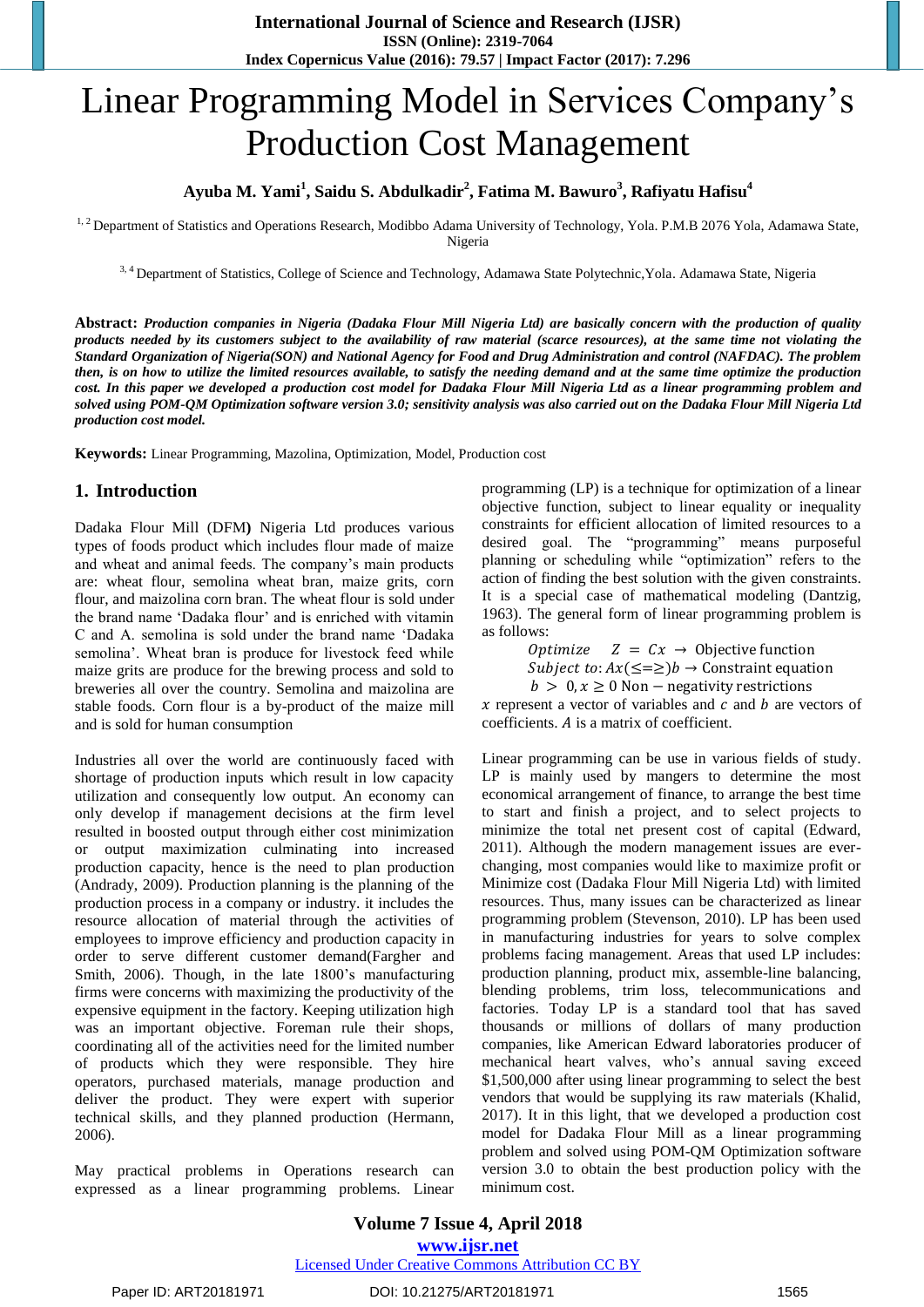For the purpose of this research, the cost of production associated with the production of semovita, semolina and maizolina and quantity of raw materials required as well as

available raw materials (limited resources) are considered. A detail of the company"s weekly production as at May, 2017 is presented in Table 1.

|  | <b>Table1:</b> Available and Required Quantities of Raw Materials for Weekly Production |
|--|-----------------------------------------------------------------------------------------|
|  |                                                                                         |

|           | <b>RAW MATERIALS</b>                                  |         |        |       |      |            |       |      |      |      |                                                                                                               |      |          |      |
|-----------|-------------------------------------------------------|---------|--------|-------|------|------------|-------|------|------|------|---------------------------------------------------------------------------------------------------------------|------|----------|------|
| Product   | Tones Produced   Total Cost   Carbohydrates   Protein |         |        |       |      |            |       |      |      |      | Fat   Vit. A   Vit. B <sub>1</sub>   Vit. B <sub>2</sub>   Vit. B <sub>3</sub>   Vit. B <sub>6</sub>   Niacin | Iron | Thiamine | Zinc |
| Type      | Per Week                                              | H)      | (Kg)   | (Kg)  | (Kg) | (Kg)       | (Kg)  | (Kg) | (Kg) | (Kg) | (Kg)                                                                                                          | (Kg) | (Kg)     | (Kg) |
| Semolina  | 22                                                    | 4760012 | 19000  | 3000  | 300  | 0.08       | 0.2   | 0.16 | 0.15 | 0.18 |                                                                                                               | . 43 | $\Omega$ | 1.68 |
| Semovita  | 21                                                    | 4032002 | 22000  | 50000 | 800  | 0.06       | 0.24  | 1.6  | 1.9  |      | . . 52                                                                                                        | 1.34 | 1.56     |      |
| Maizolina | 20                                                    | 2576012 | 1700   | 3500  |      | 3900 0.038 | 0.036 | 1.16 | 1.7  |      | 0.94                                                                                                          | 1.68 | $\theta$ |      |
|           |                                                       | Weekly  |        |       |      |            |       |      |      |      |                                                                                                               |      |          |      |
|           |                                                       | Supply  | 122000 | 40000 | 4700 |            |       | 20   | 26   |      | 12                                                                                                            | 24   | 10       |      |
|           |                                                       | (Kg)    |        |       |      |            |       |      |      |      |                                                                                                               |      |          |      |

#### **2. Materials and Method**

#### **Development of the DFM model**

Dadaka Flour Mill Nigeria Ltd wishes to minimize the weekly cost of production. The products consist of semolina, semovita, and mazolina, which are regarded as the decision variables of the model. The weekly cost of production due to semolina, semovita and mazolina are N4760012, N4032002 and ₦2576012 respectively.

The objective is to minimize the total cost of production and is express as:

Minimize Z =  $\frac{14760012 x_1 + 14032002 x_2}{x_2 + 14032002 x_2}$ 

 $+$   $\frac{12576012 x_3}{ }$ 

Subject to the raw material constraint as follows:

| Thus: 19000 $x_1$ + 22000 $x_2$ + 17000 $x_3 \ge 122000$ | $\rightarrow$ carbohydrate constraint        |
|----------------------------------------------------------|----------------------------------------------|
| $3000 x_1 + 5000 x_2 + 3500 x_3 \ge 40000$               | $\rightarrow$ protein constraint             |
| $300 x_1 + 800 x_2 + 3900 x_3 \ge 4700$                  | $\rightarrow$ fat constraint                 |
| $0.08 x_1 + 0.16 x_2 + 0.038 x_3 \ge 5$                  | $\rightarrow$ vit. A constraint              |
| $0.2 x_1 + 0.24 x_2 + 0.036 x_3 \ge 5$                   | $\rightarrow$ vit. B <sub>1</sub> constraint |
| $0.16 x_1 + 1.6 x_2 + 1.16 x_3 \ge 20$                   | $\rightarrow$ vit. B <sub>2</sub> constraint |
| $0.15 x_1 + 1.9 x_2 + 1.7 x_3 \ge 26$                    | $\rightarrow$ vit. B <sub>3</sub> constraint |
| $0.18 x_1 \geq 3$                                        | $\rightarrow$ vit. B <sub>6</sub> constraint |
| $1.52 x_2 + 0.94 x_3 \ge 12$                             | $\rightarrow$ niacin constraint              |
| $1.43 x_1 + 1.34 x_2 + 1.68 x_3 \ge 24$                  | $\rightarrow$ iron constraint                |
| $1.56 x_2 \ge 10$                                        | $\rightarrow$ thiamine constraint            |
| $1.68 x_1 \ge 15$                                        | $\rightarrow$ zinc constraint                |
|                                                          |                                              |

 $x_1, x_2, x_3$ The complete DFM LP model is

Minimize Z =  $4760012 x_1 + 4032002 x_2 + 2576012 x_3$ 

Subject to: 19000  $x_1$  + 22000  $x_2$  + 17000  $x_3 \ge 122000$ 

 $3000 x_1 + 5000 x_2 + 3500 x_3 \ge 40000$ 

 $300 x_1 + 800 x_2 + 3900 x_3 \ge 4700$ 

 $0.08 x_1 + 0.16 x_2 + 0.038 x_3 \ge 5$ 

## **Volume 7 Issue 4, April 2018**

## **<www.ijsr.net>**

[Licensed Under Creative Commons Attribution CC BY](http://creativecommons.org/licenses/by/4.0/)

To produce 22 tons of semolina per week the company requires 19000 Kg of carbohydrate, 3000Kg of protein, 300Kg of fat, 1.43Kg of Iron, 1.68Kg of Zinc, and 0.08Kg, 0.16Kg 0.2Kg, 0.15Kg, 0.18K of vitamin A,  $B_1$ ,  $B_2$ ,  $B_3$  and B6, 22000 Kg of carbohydrate, 5000Kg of protein, 800Kg of fat, 1.34Kg of Iron, 1.56Kg of thiamine, 1.52Kg of niacin and  $0.16$ Kg,  $0.24$ Kg,  $1.6$ Kg,  $1.9$ K of vitamin A, B<sub>1</sub>, B<sub>2</sub>, B<sub>3</sub> for 21 tons of semovita per week and 17000 Kg of carbohydrate, 3500Kg of protein, 3900Kg of fat, 1.68Kg of Iron, 0.94Kg of niacin and 0.038Kg, 0.036Kg, 1.16Kg, 1.7K of vitamin A,  $B_1$ ,  $B_2$ ,  $B_3$  respectively for 20 tons of mazolina. The supply of which is 122,000 Kg of carbohydrate, 40,000Kg of protein, 4700Kg of fat, 24Kg of Iron, 15Kg of Zinc, 10Kg of thiamine 12Kg of niacin and 5Kg, 5Kg 20Kg, 26Kg, 3K of vitamin A,  $B_1$ ,  $B_2$ ,  $B_3$  and  $B_6$ respectively per week.

|  |  |  | $\rightarrow$ carbohydrate constraint |
|--|--|--|---------------------------------------|
|--|--|--|---------------------------------------|

- $straint$
- 
- 

$$
\rightarrow
$$
 vit. B<sub>1</sub> constraint

$$
\rightarrow
$$
 vit. B<sub>3</sub> constraint

- 
- 
- 
- 
- 

 $\rightarrow$  zinc constraint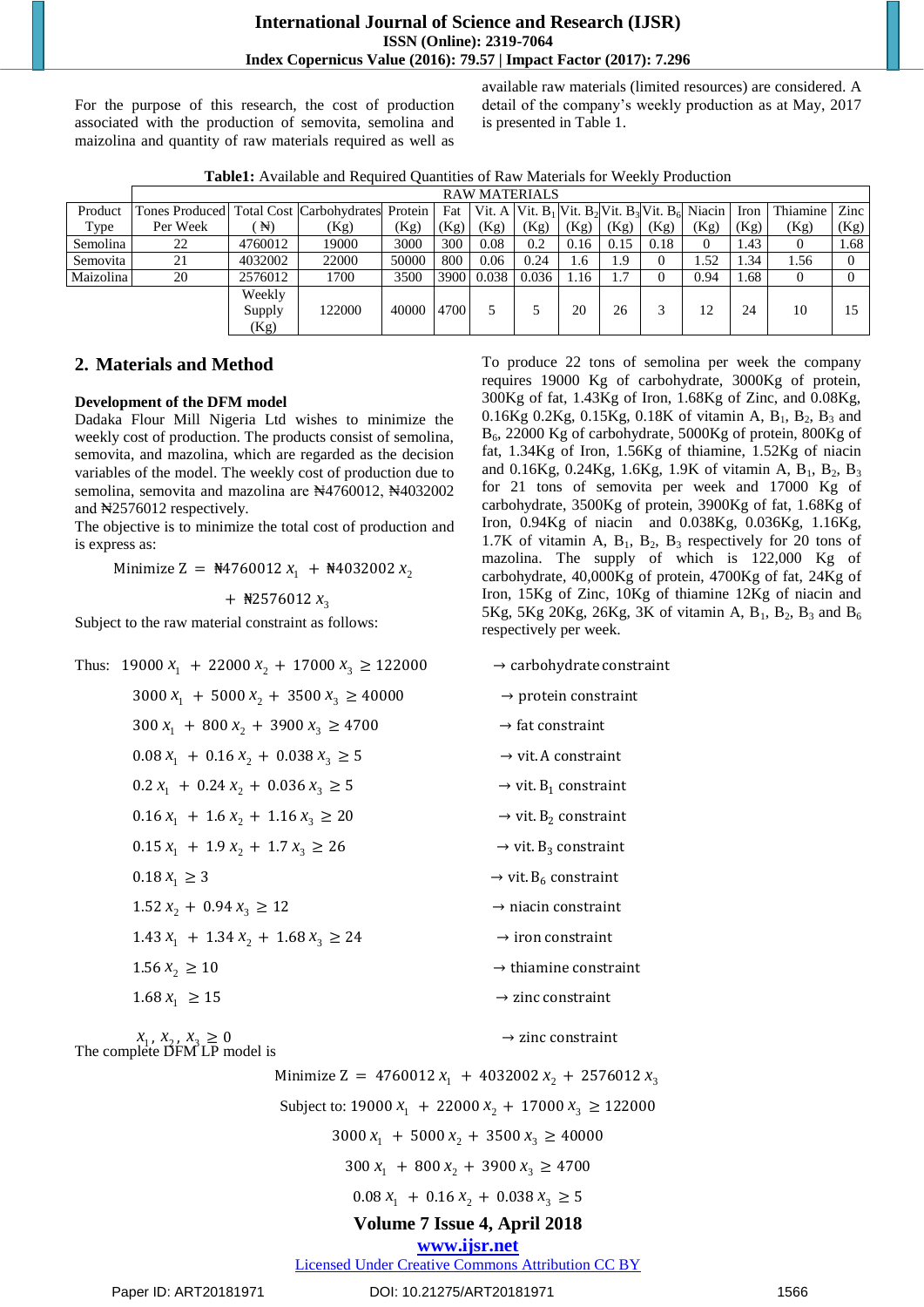$0.2 x_1 + 0.24 x_2 + 0.036 x_3 \ge 5$  $0.16 x_1 + 1.6 x_2 + 1.16 x_3 \ge 20$  $0.15 x_1 + 1.9 x_2 + 1.7 x_3 \ge 26$  $1.43 x_1 + 1.34 x_2 + 1.68 x_3 \ge 24$  $1.52 x_2 + 0.94 x_3 \ge 12$  $0.18 x_1 \ge 3$ 1.68  $x_1 \ge 15$  $1.56 x_2 \ge 10$  $x_1, x_2, x_3 \ge 0$ 

The above linear programming model was solved using POM-QM Optimization software version 3.0

#### **3. Result and Discussion**

From the analysis carried out so far one can see that the optimum result derived from the model indicates that two product should be produced, Semolina and Semovita. Their production quantities should be 16.6667 and 22.9167 tons respectively. This will minimized the cost of production to ₦171733600 as shown in Table 2.

**Table 2:** Result of the Analysis by Pom-Qm Software  $V_{\text{unifom}}$  2.0.

|                      | V ELSIOIL J.V. |           |  |  |
|----------------------|----------------|-----------|--|--|
| Variables            | Status         | Value     |  |  |
| $x_1$                | <b>Basic</b>   | 16.6667   |  |  |
| $x_2$                | <b>Basic</b>   | 22.9167   |  |  |
| $x_3$                | Non-basic      |           |  |  |
| Surplus 1            | Basic          | 69883.3   |  |  |
| Surplus <sub>2</sub> | <b>Basic</b>   | 124583.34 |  |  |
| Surplus 3            | <b>Basic</b>   | 18633.34  |  |  |
| Surplus 4            | Non-basic      |           |  |  |
| Surplus 5            | <b>Basic</b>   | 3.83333   |  |  |
| Surplus 6            | Basic          | 19.3333   |  |  |
| Surplus 7            | Non-basic      | 20.0417   |  |  |
| Surplus 8            | <b>Basic</b>   |           |  |  |
| Surplus 9            | <b>Basic</b>   | 22.83333  |  |  |
| Surplus 10           | <b>Basic</b>   | 30.5417   |  |  |
| Surplus 11           | <b>Basic</b>   | 25.75     |  |  |
| Surplus 12           | <b>Basic</b>   | 13        |  |  |
| Z                    | Optimal        | 171733600 |  |  |

## **4. Conclusion**

Dadaka Flour Mill (DFM**)** Nigeria Ltd produces various types of foods product which includes flour made of maize and wheat and animal feeds. The company"s main products are: wheat flour, semolina wheat bran, maize grits, corn flour, and maizolina corn bran. Wheat bran is produce for livestock feed while maize grits are produce for the brewing process and sold to breweries all over the country. Semolina and maizolina are stable foods. Corn flour is a by-product of the maize mill and is sold for human consumption.

To minimize the weekly cost of production, we developed a production cost model for Dadaka Flour Mill Nigeria Ltd as a linear programming problem and solved using POM-QM Optimization software version 3.0. The result of the analysis shows that two product should be produced, Semolina and Semovita. Their production quantities should be 16.6667 and 22.9167 tons respectively. This will minimized the cost of production to ₦171733600 with a weekly saving of ₦100000 per production

## **5. Recommendation**

We therefore, recommended Dadaka Flour Mill (DFM**)** Nigeria Ltd to concentrate in the production of the two products (Semolina and Semovita) in order not to run into high cost. However, further research on cost benefit analysis can be carried out to ascertain the loss in customer goodwill that may result due to non-production of Mazolina before implementing this policy.

## **References**

- [1] Andrady, M. A. (2009), "Application And Social Benefit In Production" Philos.r Soc. Lond, Biblio. Sci. 364(1526); 1977-84.Doi:10.1098/ rstb. 2008.0304.
- [2] Balogun, O.S. Jolayemi, E.T. Akingbade, T.J. Muazu, H.G. (2012). Use of linear programming for optimal production in a production line in Coca-Cola bottling company, *International Journal of Engineering Research and application* Vol. 2.
- [3] Benedict I. Ezema, OzochukwuAmakon (2012). Optimizing profit with the linear programming model: A focus on Golden plastic industry limited, Enugu, Nigeria. *Interdisciplinary Journal of Research in Business* Vol. 2.
- [4] Fagoyinbo I. S., Ajibode I.A (2010). Application of linear programming techniques in the effective use of resources for staff training.*Journal of emerging trends in engineering and applied sciences.*
- [5] Fargher and Smith, (2006). Process of development of model based on linear programming to solve resource allocation task with emphasis on financial aspects.*European Scientific Journal* vol. 1.
- [6] Felix Majeke (2013). Incorporating crop rotational requirements in a linear programming model: A case study of rural farmers in Bindura, Zimbabwe.*International Researchers* volume NO. 2.
- [7] Hamdy, A. Taha (2003).Operation research, an introduction.Published by Pearson education (Singapore) pte.Ltd, Indian Branch.

## [Licensed Under Creative Commons Attribution CC BY](http://creativecommons.org/licenses/by/4.0/)